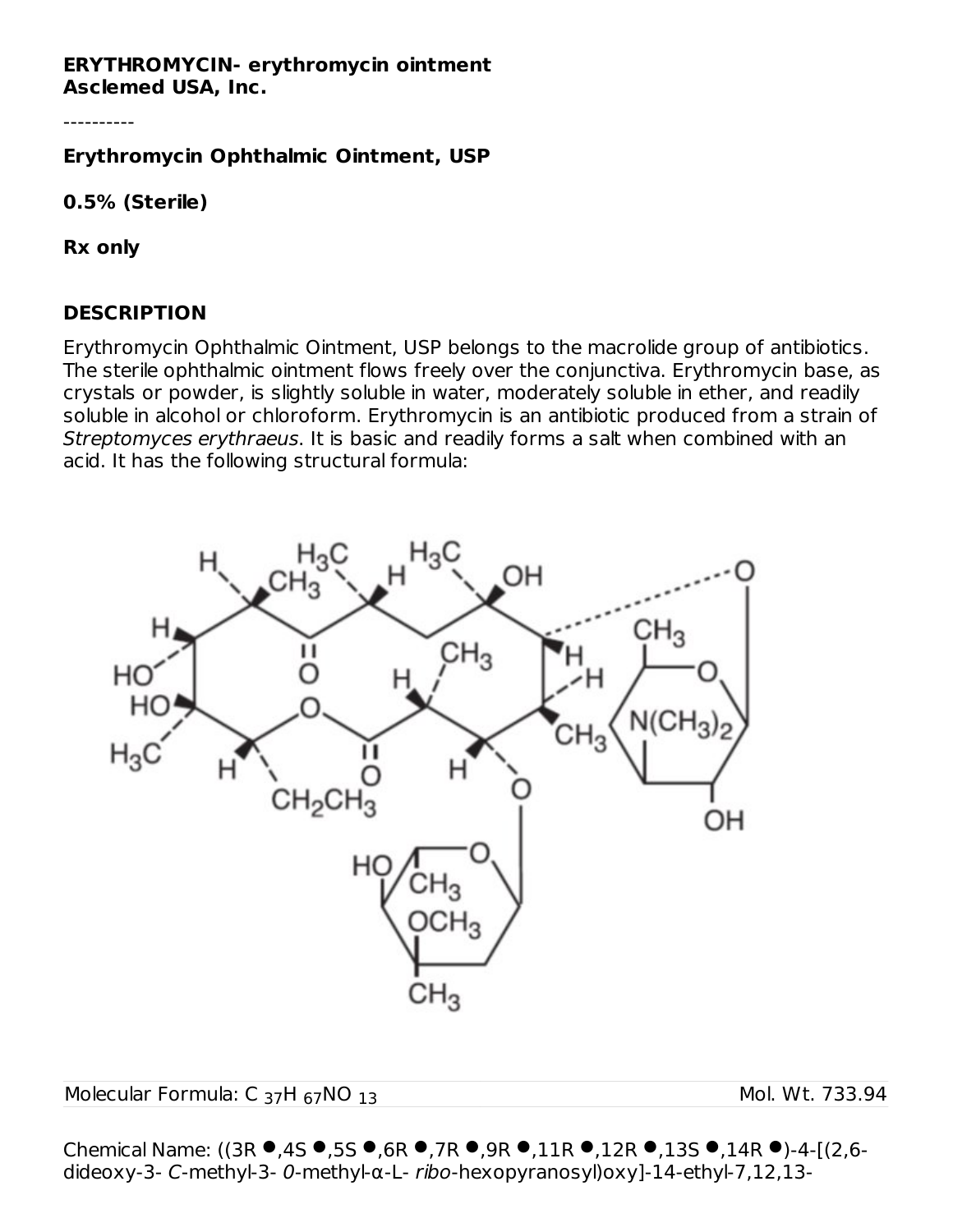trihydroxy-3,5,7,9,11,13-hexamethyl-6-[[3,4,6-trideoxy-3-(dimethylamino)- β-D- xylohexopyranosyl]oxy]oxacyclotetradecane-2,10-dione)

Each gram contains: ACTIVE: Erythromycin, USP 5 mg (0.5%); INACTIVES: Mineral Oil and White Petrolatum.

## **CLINICAL PHARMACOLOGY**

## **Microbiology**

Erythromycin inhibits protein synthesis without affecting nucleic acid synthesis. Erythromycin is usually active against the following organisms in vitro and in clinical infections: Streptococcus pyogenes (group A β-hemolytic), Alpha-hemolytic streptococci (viridans group); Staphylococcus aureus, including penicillinase-producing strains (methicillin-resistant staphylococci are uniformly resistant to erythromycin); Streptococcus pneumoniae;Mycoplasma pneumoniae (Eaton Agent, PPLO); Haemophilus influenzae (not all strains of this organism are susceptible at the erythromycin concentrations ordinarily achieved); Treponema pallidum; Corynebacterium diphtheriae; Neisseria gonorrhoeae; Chlamydia trachomatis.

# **INDICATIONS AND USAGE**

For the treatment of superficial ocular infections involving the conjunctiva and/or cornea caused by organisms susceptible to erythromycin.

For prophylaxis of ophthalmia neonatorum due to N. gonorrhoeae or C. trachomatis.

The effectiveness of erythromycin in the prevention of ophthalmia caused by penicillinase-producing N. gonorrhoeae is not established.

For infants born to mothers with clinically apparent gonorrhea, intravenous or intramuscular injections of aqueous crystalline penicillin G should be given; a single dose of 50,000 units for term infants or 20,000 units for infants of low birth weight. Topical prophylaxis alone is inadequate for these infants.

# **CONTRAINDICATIONS**

This drug is contraindicated in patients with a history of hypersensitivity to erythromycin.

# **PRECAUTIONS**

## **General**

The use of antimicrobial agents may be associated with the overgrowth of nonsusceptible organisms including fungi; in such a case, antibiotic administration should be stopped and appropriate measures taken.

**Information for Patients:** Avoid contaminating the applicator tip with material from the eye, fingers, or other source.

**Carcinogenesis, Mutagenesis, Impairment of Fertility:** Two year oral studies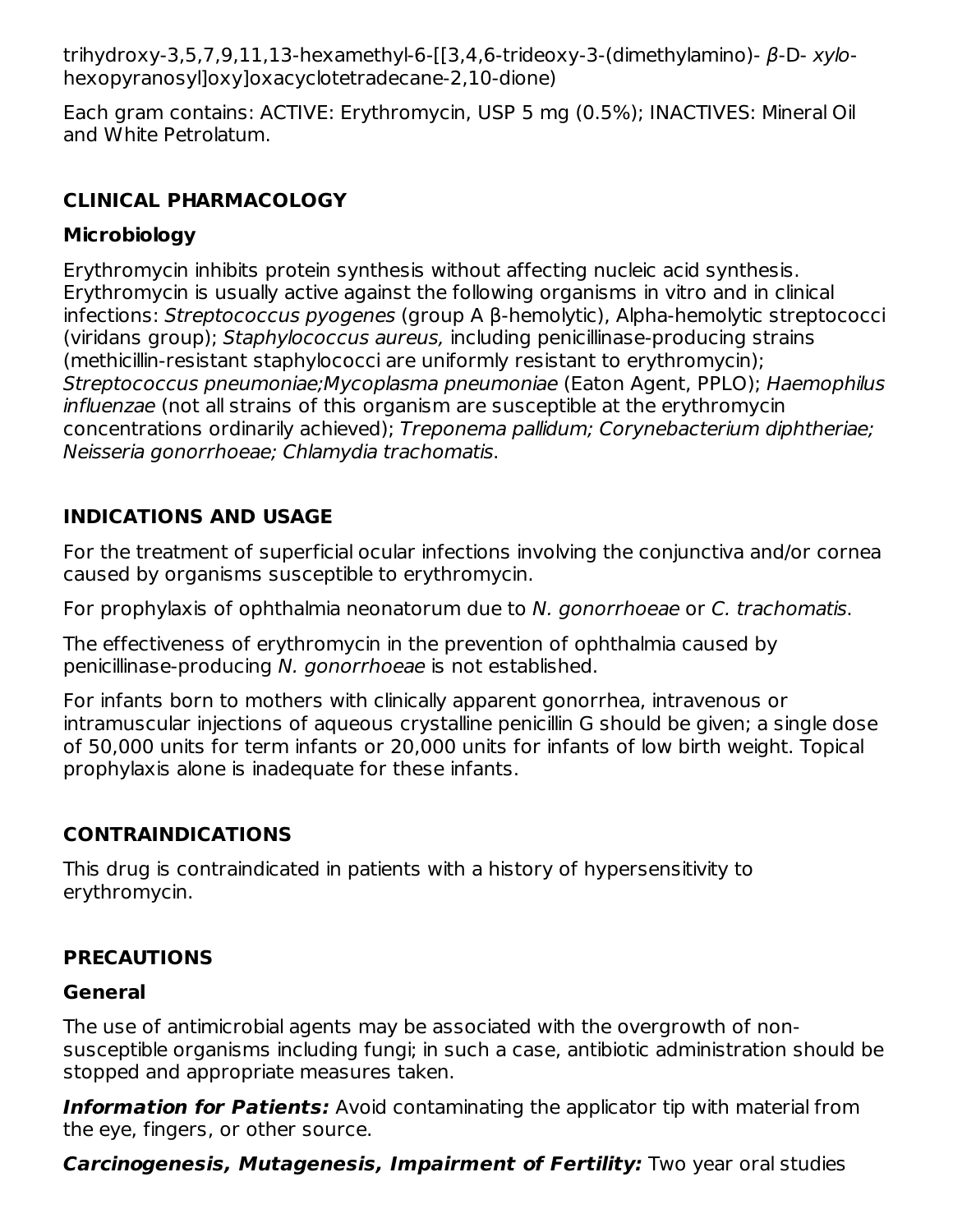conducted in rats with erythromycin did not provide evidence of tumorigenicity. Mutagenicity studies have not been conducted.

No evidence of impaired fertility that appeared related to erythromycin was reported in animal studies.

**Pregnancy:** Pregnancy Category B. Reproduction studies have been performed in rats, mice, and rabbits using erythromycin and its various salts and esters, at doses that were several multiples of the usual human dose. No evidence of harm to the fetus that appeared related to erythromycin was reported in these studies. There are, however, no adequate and well-controlled studies in pregnant women. Because animal reproductive studies are not always predictive of human response, the erythromycins should be used during pregnancy only if clearly needed.

**Nursing Mothers:** Caution should be exercised when erythromycin is administered to a nursing woman.

#### **Pediatric Use:** See **INDICATIONS AND USAGE** and **DOSAGE AND ADMINISTRATION**.

### **ADVERSE REACTIONS**

The most frequently reported adverse reactions are minor ocular irritations, redness, and hypersensitivity reactions.

#### **To report SUSPECTED ADVERSE REACTIONS, contact Bausch & Lomb Incorporated at 1-800-321-4576 or FDA at 1-800-FDA-1088 or www.fda.gov/medwatch.**

### **DOSAGE AND ADMINISTRATION**

In the treatment of superficial ocular infections, erythromycin ophthalmic ointment approximately 1 cm in length should be applied directly to the infected eye(s) up to six times daily, depending on the severity of the infection.

For prophylaxis of neonatal gonococcal or chlamydial ophthalmia, a ribbon of ointment approximately 1 cm in length should be instilled into each lower conjunctival sac. The ointment should not be flushed from the eye following instillation. A new tube should be used for each infant.

### **HOW SUPPLIED**

Erythromycin Ophthalmic Ointment, USP 0.5% is available in the following sizes:

1/8 oz. (3.5 g) tamper-resistant tube –NDC 76420-196-03 (relabeled from NDC 24208- 910-55)

DO NOT USE IF CAP AND NECKRING ARE NOT INTACT.

**Storage:** Store between 15° to 25°C (59° to 77°F).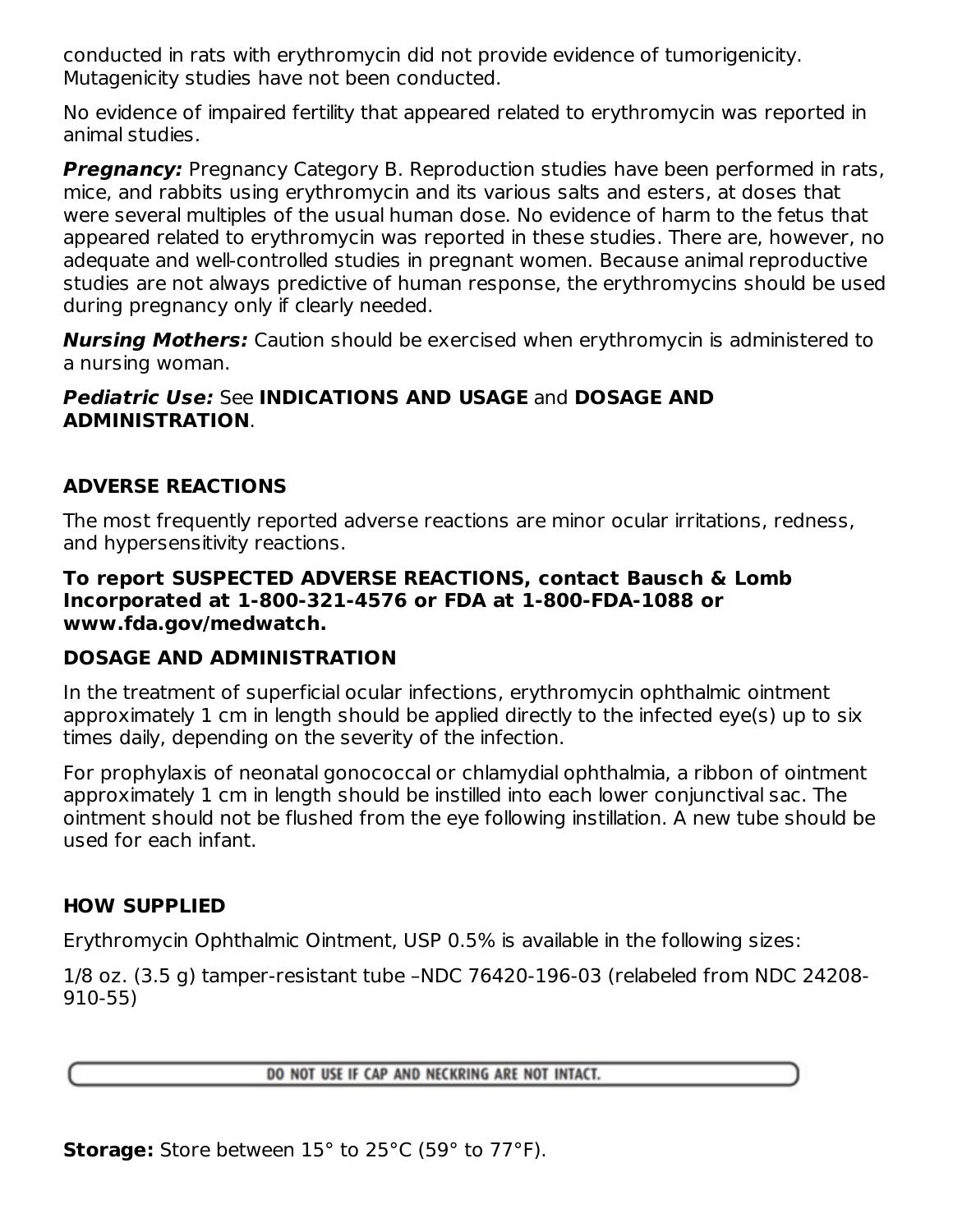#### **Keep out of reach of children.**

#### **Relabeled by:**

Enovachem PHARMACEUTICALS Torrance, CA 90501

### **PACKAGE/LABEL PRINCIPAL DISPLAY PANEL**



NDC: 76420-196-03



**ERYTHROMYCIN**

 $Qty:3.5$ Bausch + Lomb, a division of Bausch Distributed By: Health US, LLC Source NDC: 24208-910-55 Description: 3.5g tamper resistant tube Lot #: 00000000 Exp: Batch #: 00000000 Drug Status: RX

CAUTION: FEDERAL LAW PROHIBITS DISPENSING WITHOUT PRESCRIPTION. SEE PACKAGE INSERT. KEEP OUT OF REACH OF CHILDREN. STORE AT 20-25C (68-77F) [SEE USP CONTROLLED ROOM TEMP]. Erythromycin Ophthalmic Ointment, USP 0.5% NDC: 76420-196-03  $S/N$ Qtv: 3.5

Erythromycin Ophthalmic Ointment, USP 0.5% NDC: 76420-196-03  $S/N$ : Qty: 3.5

Erythromycin Ophthalmic Ointment, USP 0.5% NDC: 76420-196-03  $S/N$ : Qty: 3.5

### erythromycin ointment **Product Information Product Type** HUMAN PRESCRIPTION **DRUG Item Code (Source)** NDC:76420-196(NDC:24208- 910) **Route of Administration** OPHTHALMIC **Active Ingredient/Active Moiety Ingredient Name Basis of Strength Strength ERYTHROMYCIN** (UNII: 63937KV33D) (ERYTHROMYCIN - UNII:63937KV33D) ERYTHROMYCIN 5 mg in 1 g **Inactive Ingredients Ingredient Name Strength PETROLATUM** (UNII: 4T6H12BN9U) **MINERAL OIL** (UNII: T5L8T28FGP) **Packaging # Item Code Package Description Marketing Start Date Marketing End Date**

(01) 0 0376420 19603 7

 $(10) 00000000$ 

 $(17)$ 

 $(21)$ 

|  |    |                                            | Date       | <b>Date</b> |
|--|----|--------------------------------------------|------------|-------------|
|  | 03 | 1 NDC:76420-196- 1 in 1 CARTON             | 11/30/2021 |             |
|  |    | 3.5 g in 1 TUBE; Type 0: Not a Combination |            |             |